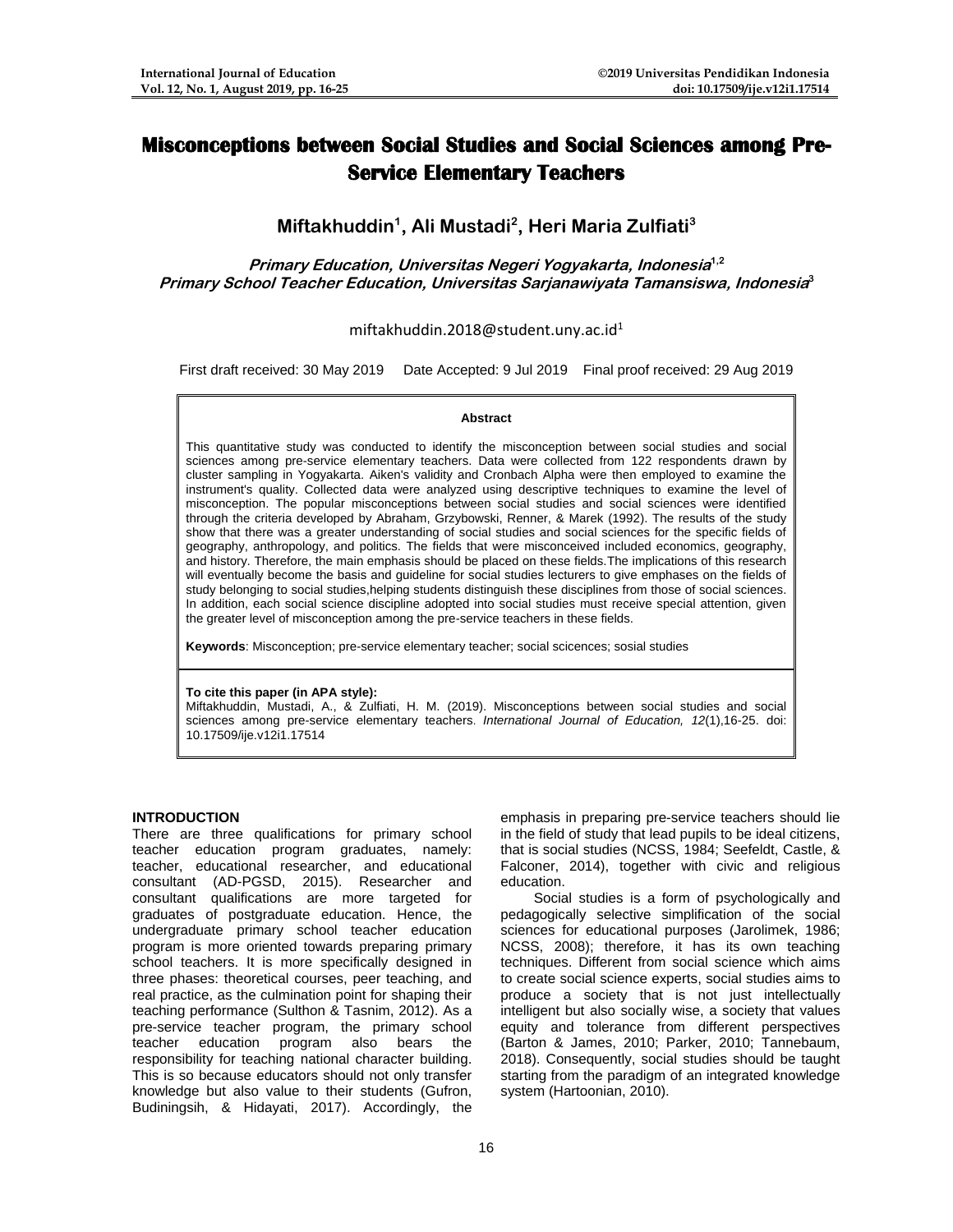To further distinguish social science from social studies, the former explains why and how a phenomenon occurs, while the latter expounds how humans should respond to the phenomenon. Therefore, social studies should be contextual, based on the spatial, temporal, and cultural aspects of the local community (Rodgers, 2011; Sukmadinata & Alexon, 2012). This discipline is strongly associated with teachers' responsibility for conveying the values promoted by the community as hidden curricula (Kohlberg & Hersh, 1977; Oliva, 2009). Especially for elementary school, social studies should be as practical as possible (Moedjanto, 2003). For the cognitive development of elementary school students, according to Piaget's theory, is still in the concrete operational stage, in which they can only accept lessons when the content can be observed and experienced by them (Ormrod, 2012).

Thus, social studies can be said to be essentially balancing the condition of society for the misuse of social sciences (de-axiology). Seefeldt et al. (2014) exemplify this case by showing a fragile balance between socialization and social criticism. They suggest how we want a law-abiding community, but we do not want the community to be intimidated by law or by law enforcement. We want people to support elections, but we do not want people to participate in demagogical leadership.

When a teacher misinterprets the concept of social studies or misconceives the concepts between social studies and social sciences, students will use the information they get from this discipline in an inappropriate way, or even cannot use the information at all (Keles, Erta, Uzun, & Cans, 2010). Thus, it is imperative for pre-service teachers to have a good command of social studies (Sunal & Haas, 2011).

However, the results of a preliminary study in a primary school teacher education program show that pre-service teachers did not completely understand the differences between social studies and social sciences. The pre-service teachers, for instance, understood geography as an important subject in order to give elementary school pupils a clear understanding on the structure of earth and solar system. Meanwhile, the aim of geography is to teach children to understand the role of humans in their environment. They also misconceived history as a subject mainly to give children a clear understanding of the past events, whereas history must actually contain didactic values (Setianto, 2012). These misconceptions mean that the pre-service teachers understood social studies in the framework of social sciences. In other words, the pre-service teachers considered social studies for elementary school a subject that should be taught academically and partially, instead of aesthetically and holistically. As Sukmadinata & Alexon (2012) stated, the concept of social studies is close to the environment, but current practices at elementary schools tend to be partial.

Based on the finding of the preliminary study, it is necessary to conduct research into the

misconceptions between social studies and social sciences among pre-service elementary school teachers, to detect conceptual errors and rectify them. The identified misconceptions can be made a basis for strengthening the conceptual understanding in reconstructing the knowledge (Çelikler & Aksan, 2014). Therefore, the results of this study will inform and provide the basis of considerations and<br>recommendations for educational universities recommendations for educational universities regarding which disciplines require further emphasis and the kinds of lecture materials and teaching methods aligned with learning achievement targets based on scientific shreds of evidence.

There have been a number of studies on the topics of misconception of social studies. However, they have a different focus and were conducted in different regional contexts. Consequently, they could not provide solutions to social studies pedagogical issues in Indonesia. Keçe (2014), for example, trough his research about difficulties in teaching social studies, confirmed that pupils' incomplete incomplete understanding of social studies is caused by a lack of facilities, textbook-centered teaching methods, and no guidelines for teaching. Research by Ersoy (2010) revealed that teachers' failure in understanding social studies is because they do not internalize social facts as a basis for knowledge construction during their college years. Similarly, Sim, Chua, & Krishnasamy (2017), found that social studies teachers are unable to integrate political science into social studies learning settings. Meanwhile, Segal's (1990) research findings highlight students' perception of social sciences as a purely partial subject.

None of the research revealed in detail the misconceptions between social studies and social sciences. Therefore, the present study would contribute to the existing research by focusing on the misconceptions between social studies and social sciences among pre-service elementary school teachers. The findings of this research will be the basis for enhancement in the teaching of Social Studies Basic Concept course at primary school teacher education programs, and important considerations in determining the prerequisite knowledge or courses for students who want to take advanced social studies courses

# **METHOD**

This study used a quantitative approach and a survey design. As Creswell (2012) explained, survey design in educational research is a quantitative procedure which seeks to describe trends in pre-service teachers' thinking. Data were collected using 19 semiclosed-ended questions given to respondents (n=122) chosen by cluster sampling in Yogyakarta.

 Respondents in this study were 6th-semester students (consisting of 78 female and 44 male) who came from four educational universities in Yogyakarta (three private universities, and one state university). The sample was drawn from educational universities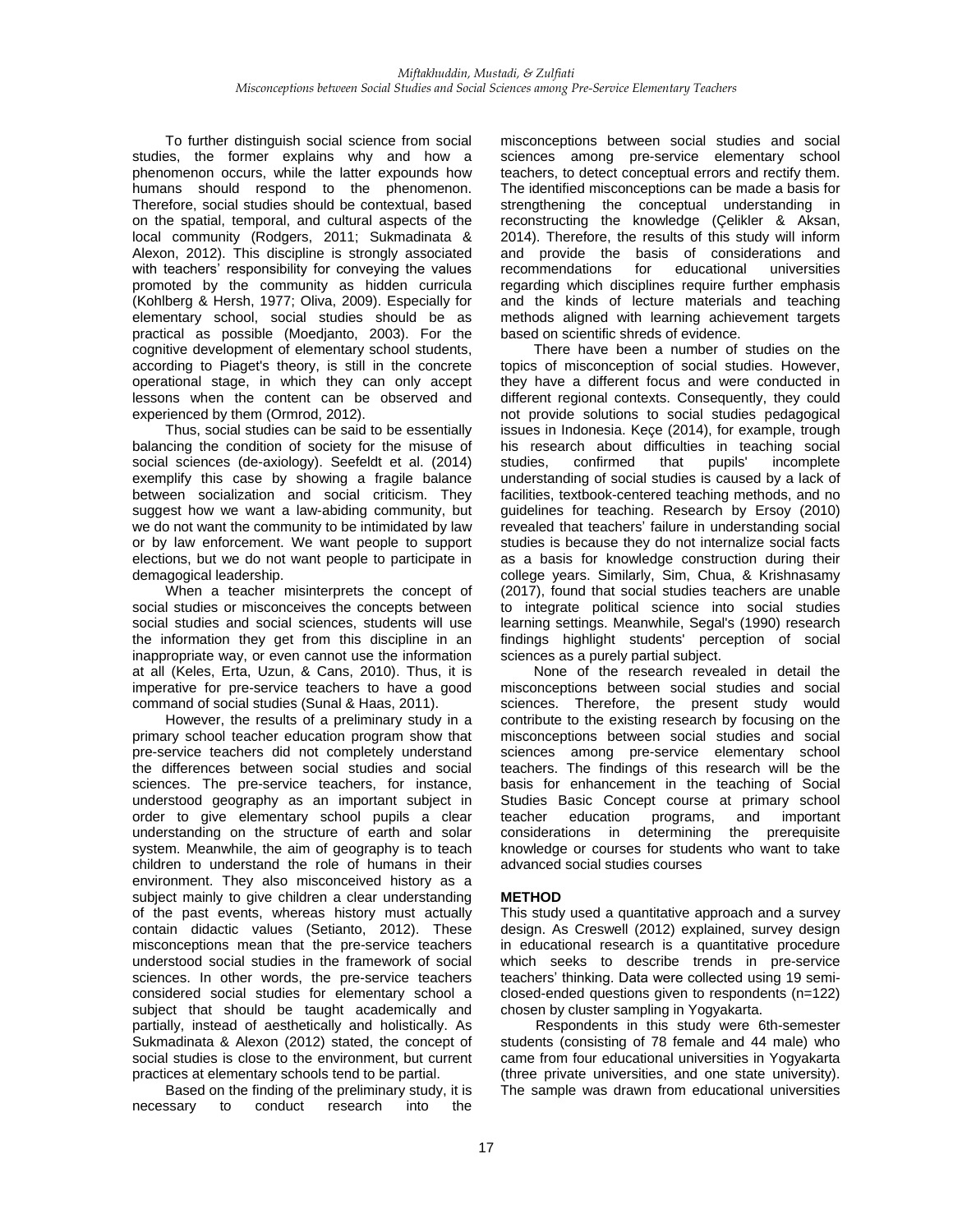due to their specific curriculum of pre-service education.

 The questionnaire was developed by referring to social studies and social sciences indicators formulated by experts and the National Council for the Social Studies (Beal & Bolick, 2013; Douglass, 1967; Ellis, 1998; NCSS, 1989, 2010). The items in the questionnaire were made by referring to teacher and student handbooks of Curriculum 2013 (2017 revision). The questionnaire was validated using Aiken's (1985) validity index, while the reliability was examined using Cronbach's Alpa.

The collected data were analyzed with descriptive statistics to examine the level of misunderstanding. The concepts exchanged between social studies and social sciences were identified by criteria developed by Abraham, Grzybowski, Renner, & Marek (1992) which are listed and defined in Table 1.

|  |  | Table 1 Scoring guideline for misunderstanding                                 |
|--|--|--------------------------------------------------------------------------------|
|  |  | The contract of the district conditions of the Automatic field of a collection |

| <b>Blank</b><br>I don't know<br>I don't understand                                                                             |  |  |  |  |
|--------------------------------------------------------------------------------------------------------------------------------|--|--|--|--|
| Repeats question<br>Irrelevant or unclear<br>response                                                                          |  |  |  |  |
| A response that include<br>illogical or incorrect<br>information                                                               |  |  |  |  |
| Responses that show<br>understanding of the<br>concept, but also make<br>statements which<br>demonstrate a<br>misunderstanding |  |  |  |  |
| Responses that include at<br>least one of the components<br>of the validated response,<br>but not all the components           |  |  |  |  |
| Responses that include all<br>components of the validated<br>response                                                          |  |  |  |  |
|                                                                                                                                |  |  |  |  |

The measurement standard of those criteria refers to a dichotomy between social studies and social sciences as put forward by experts and the National Council for the Social Studies (Beal & Bolick, 2013; Douglass, 1967; Ellis, 1998; NCSS, 1989, 2010).

# **RESULTS AND DISCUSSION**

Historians work with historical methods, geographers work with regional methods, but social studies teachers work with pedagogical methods. That is why pre-service teachers need to fully understand "what will be taught" and find out "how to teach" it. Therefore, the principal misconceptions in the field of social studies for pre-service teachers must be rectified. The results of this study indicate that the pre-service teachers' understandings of social studies and social

sciences generally overlapped and confused with each other. Guided by research questions and data analysis technique, the results of this study will be explained into two following sections.

# **Results**

The pre-service teachers generally lacked fundamental comprehension of social studies and social sciences. The misconceptions between social studies and social sciences in this study were rooted<br>in the pre-service teachers' psychological in the pre-service teachers' psychological understanding of social studies as a singular subject<br>that has specific purposes. This primarv that has specific purposes. This misconception triggered a tendency in the orientation of their understanding, such as their confusion of the educational goals of social studies diverted by the those of social sciences.

For the first subject, economics, 37.70% of the pre-service teachers understood it as a sub-subject in social studies whose aim is for pupils to know the economic system in the society, as well as profit-loss in business, so that they will be motivated to be an entrepreneur. This misunderstanding is included in the *specific misconception* category because their understanding is based on wrong reasoning. Although economics often talks about money, its main purpose in elementary school is to introduce children to market mechanisms and the pattern of relationships between sellers and buyers in the process of production, distribution, and consumption. Unfortunately, only 1.64% of the pre-service teachers reached this level of understanding (*sound understanding* category). Most of them (34.43%) had a *partial understanding*, assuming that economics in social studies was to teach pupils how to determine priorities in their lives, such as: separating between wants and needs, financial management, and savings. The rest (4.10%) were included in the *partial understanding with specific misconception* category. The pre-service teachers in this category considered economics necessary to be taught because pupils needed to know about all economic activities and how the activities affect them. That means that the pre-service teachers' understanding was more inclined towards social sciences, not social studies. This result is very different from their understanding of sociology.

For sociology, 45.08% of the pre-service teachers had a sound understanding. Sociology in social studies is to sensitize the pupils as individuals, as part of the social system, and to make them obey social institutions through norms and customs. 31.15% of the pre-service teachers were included into *partial understanding* category, considering the need for sociology in social studies for elementary school as limited to equipping pupils to be able to properly socialize by studying people's lifestyle. Only 4.10% and 3.28% of the pre-service teachers were in the category of *specific misconception* (learning sociology to increase knowledge about sociology), and *partial understanding with specific misconception* (learning sociology to understand the culture and developing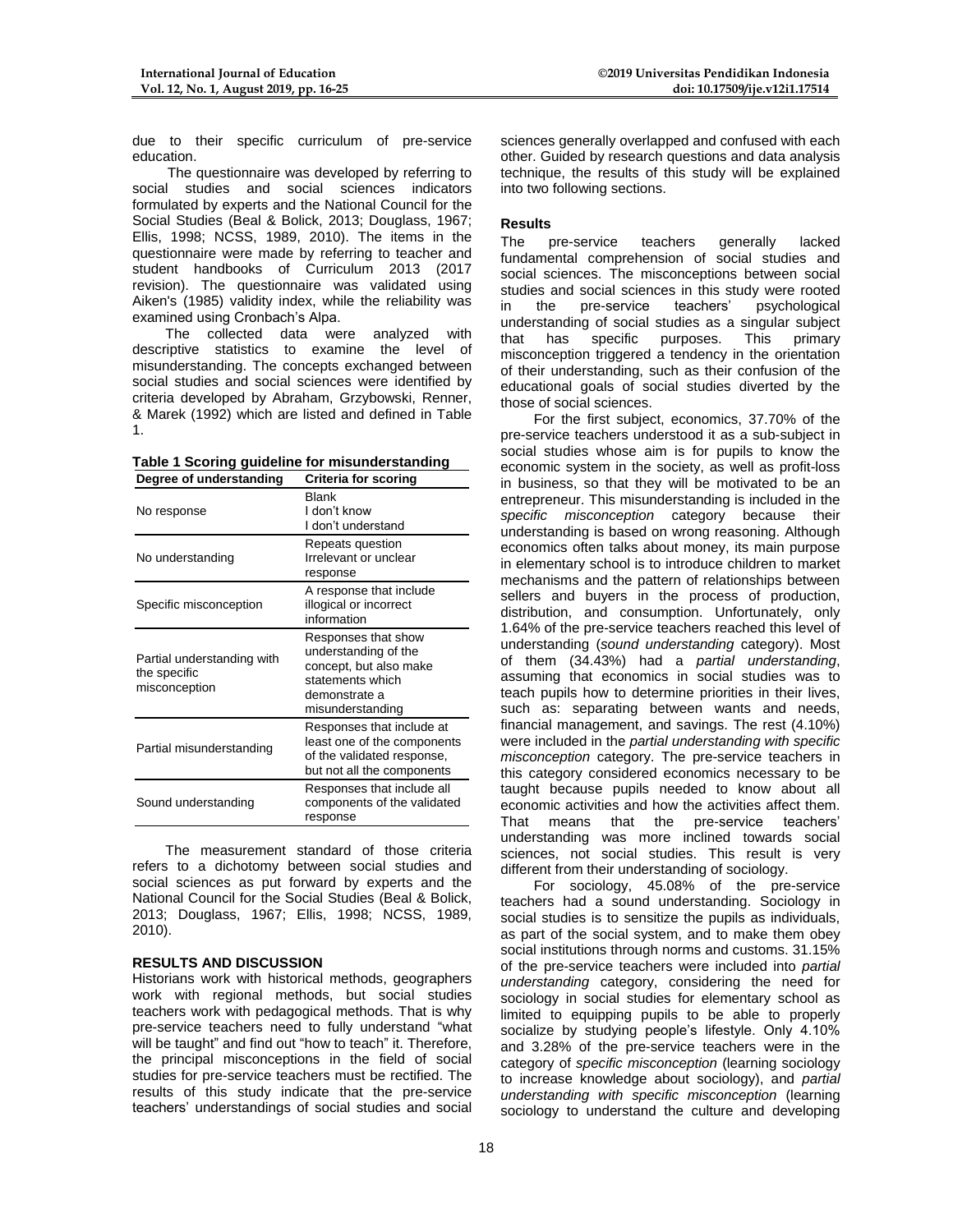personality for socializing). This result indicates that the cognitive ability of the pre-service teachers in separating sociology into the dichotomy of social studies and social sciences was better than their ability in economics, in which 27.70% of pre-service

*partial understanding*, assuming the instructional objective of anthropology was to introduce various cultures and how they interact according to prevailing habits. The rest 20.49% were included in the category of *partial understanding with specific misconception*.

| Table 2. Degree of Bias at Social Studies and Social Sciences |
|---------------------------------------------------------------|
|                                                               |

| Degree of Understanding                           | <b>SOCIAL STUDIES &amp; SOCIAL SCIENCES (%)</b> |            |       |       |       |       | <b>STDEV</b> | mean  |
|---------------------------------------------------|-------------------------------------------------|------------|-------|-------|-------|-------|--------------|-------|
|                                                   |                                                 | <b>Soc</b> | Geo   | His   | Ant   | Pol   |              |       |
| Specific misconception                            |                                                 | 4.10       | 24.59 | 44.26 | 0.00  | 9.84  | 18.33        | 20.08 |
| Partial understanding with specific misconception |                                                 | 3.28       | 17.21 | 0.82  | 20.49 | 21.31 | 9.44         | 11.20 |
| Partial understanding                             |                                                 | 31.15      | 16.39 | 36.07 | 9.84  | 18.85 | 10.85        | 24.45 |
| Sound understanding                               |                                                 | 45.08      | 21.31 | 0.00  | 12.30 | 14.75 | 16.44        | 15.85 |

teachers had *specific misconception*. However, this understanding of sociology is almost inversely proportional to the understanding of history.

For history, 44.26% of the pre-service teachers were included in the *specific misconception* category. More precisely, 54 students thought that children should study history so they will know about the past events objectively. Some even thought that children should study history so that they will know about their origin. Meanwhile, only 0.82% of them had *partial understanding with specific misconception*, assuming children learning history in order to be able to compare past and present situations. Essentially, history as a science is aimed to reveal the truth by examining the facts of the past, but as an elementary school subject history is intended to shape a nationalist and patriotic personality (understood by 22.13% of the pre-service teachers) and evaluate past events to take any lessons from them (understood by 13.95% of them). None of the students achieved *sound understanding* level, characterized by the ability to mention all the goals of historical learning. In fact, to take lessons from the past, 31.15% of the pre-service teachers believed that pupils should learn from myths and legends instead.<br>The ore

greatest misconception was for anthropology, in which 38.52% of the pre-service teachers were included in *no understanding* category. Anthropology in social studies, for them, aimed to promote ethnocentrism by studying ancestral identity. Actually, the main purpose of anthropology is to make children mindful that as part of the society they should be civilized. Culture is no longer something close to the children but inherently integrated into their daily lives. Therefore, through the content of anthropology, children shall learn the patterns of human behaviors that build and develop a civilization as a result of human thoughts. Children will support the formation of civil society by utilizing cultural products in human life. This *sound understanding* of anthropology was only demonstrated by 12.30% of the pre-service teachers. Unfortunately, most pre-service teachers did not have such understanding, where 9.84% of them only had

This understanding was demonstrated by the assumption that elementary school pupils need to learn culture in order to know the evolution of culture and respect others' identities.

In contrast to misconceptions about anthropology, in politics the misconceptions appeared to be overlapping with other subjects. Although 14.75% of the pre-service teachers understood the importance of politics for elementary school pupils to support and strengthen democracy, deliberation principles, and good citizens, 21.31% of them belonged to the category of *partial understanding with specific misconception*. They assumed that politics in terms of social studies was important so that children would be politically literate. As stated by respondent ST37: "*knowledge of politic needs to be conveyed to elementary pupils because they will be asked to vote*." Meanwhile, pre-service teachers who had *partial understanding* (18.85%) considered politics for elementary school pupils to serve the function of explaining the division of tasks and introducing their rights and obligations. The results of this study confirm that the misconception or bias between politics as social science and politics as part of social studies lies in the problematic understanding between "practical politics" and "essential politics". More than 30% of the pre-service teachers argued that politics in social studies for elementary school was practical politics, whereas it should be understood as essential politics. This failure to distinguish educational interest was also observed in the understanding of geography.

The pre-service teachers' understanding of geography was more oriented to cognitive mastery of the solar system, soil and rock structure, and spatial scheme. This *specific misconception* was demonstrated by at least 24.50% of them, whereas 17.21% of the pre-service teachers had a *partial understanding with specific misconception.* For them, geography should to be taught so that pupils could learn about map and national boundaries. This understanding is, of course, not entirely wrong. It is just incomplete because it does not show the urgency of geography for elementary school pupils. Geography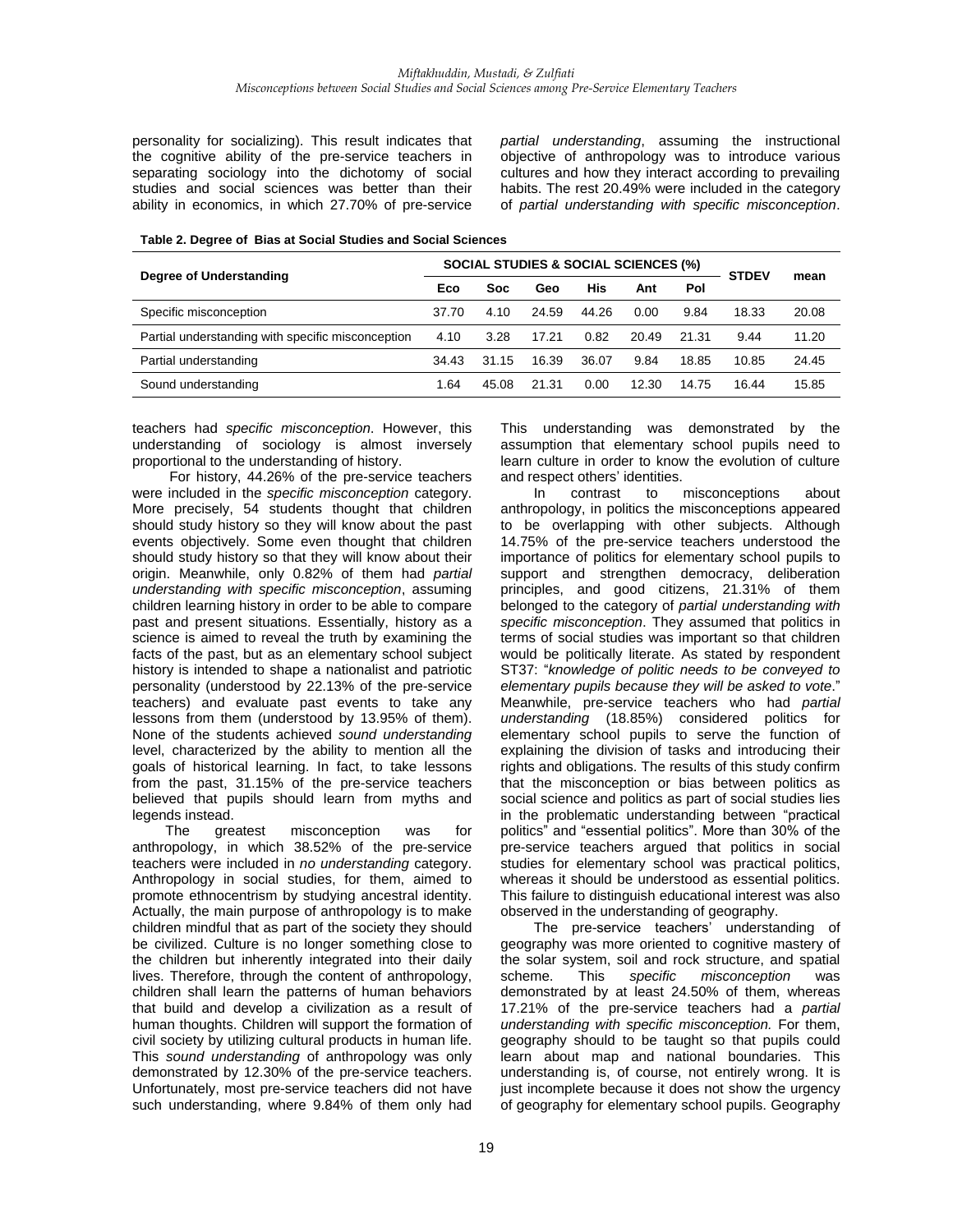in social studies should educate the pupils about appearances of natural environment, encouraging them to relate the natural environment to human behaviors, such as a culture of society, livelihoods in specific environmental characteristics (topography), and to behave wisely in their surroundings. This is the *sound understanding* of geography, which was only achieved by 21.31% of the pre-service teachers. The rest (16.39%) were included in *partial understanding* category, considering geography necessary so that children would know their surrounding neighborhood. With a ratio of 24.59% to 21.31%, it can be said that the existing misconceptions in geography were caused by the pre-service teachers' understanding of this subject as part of social sciences rather than as an integrated part of social studies. One of the clearest pieces of evidence is the pre-service teachers' understanding of the purpose of geography as being less associated with children's world.

### **Discussion**

In the research of Baysal, Arkan, and Bagci (2011), pre-service elementary school teachers believe that social studies learning is effective to train problemsolving and decision-making abilities. However, the misconceptions revealed in this study create a doubt in the abilities of the pre-service teachers to deliver what they believe in the real classroom settings. Because of misconceptions, one of Comber's (2006) five teacher's works cannot be fulfilled, namely pedagogical work, which is related to teacher's knowledge about material content and the way to convey it. This study indicates that pre-service teachers have some misconceptions, in the form of misunderstandings about the objectives of social sciences' adoption into social studies. in addition to misconceptions, to a certain extent, the pre-service teachers demonstrated overlapping understanding of the concepts. This conclusion is obtained based on data analysis, indicating that the understandings of most pre-service teachers were included in the categories of *specific misconception* and *partial understanding with specific misconception*.

The three social science disciplines with the greatest *specific misconceptions* were economics (37.70%), history (44.26%), and geography (24.59%). Misconception at this level is relatively convenient to overcome because its indicators are clear. This is different from *partial understanding with specific misconceptions* that is more difficult to overcome because the pre-service teachers showed correct understandings and misconceptions at the same time. This kind of misconception was more common in geography (17.21%), anthropology (20.49%), and politics (21.31%).

In economics, 37.70% of the pre-service teachers fell into the *specific misconception* category. This figure is greater than the partial understanding category, which is 34.43%. The result means more pre-service teachers believed economics was the knowledge required to do effective business and

contains guidelines to be entrepreneurs and get the greatest possible profit by keeping expenses as low as possible. This result implies the need for special emphasis on learning the basic concepts of economics in the primary school teacher education program. If necessary, the lecture should start from the most fundamental concept to highlight that the main objective of economics in elementary school social studies is to introduce children to market mechanisms and the fulfillment of human necessity. Consequently, it is necessary to teach about bartering as the most basic buying and selling concept. Through this manner, as Farris (2015) stated, pre-service teachers will understand that their task is to make children evaluate their position, so that they can decide whether they will offer goods or services in the surrounding economic processes.

Even worse than economics misconceptions, the level of misconceptions for history reached 44.26% for *specific misconception* and 36.07% for *partial understanding*. Although Table 2 shows that most of the pre-service teachers understood history incorrectly, their understanding was almost diametrically separated between history as social science and history as social studies. According to 44.26% of the pre-service teachers, history in social studies teaches various reasons for an event, important dates, figures involved, and legacy of specific events. In fact, Setianto's (2012) research has emphasized that history as an academic subject in schools must contain educational values. It is not enough to inform children objectively about what happened in the past; rather, teachers should encourage them to reconstruct the wisdom of what can be drawn from the events. Thus, history is no longer considered an old-boring-memorizing subject, due to emphasis on exploring the didactic values of a past event (Kartodirdjo, 1992).

Compared to other social science disciplines, history teaching requires a special technique. This is mainly because teaching history is concerned with finding a path between the past, present, and future. In the elementary school context, history must not only engage pupils to imagine situations where events took place (Maclsaac, 1996), but must also heed to historical facts in the local and national scopes because social studies must be taught contextually. Furthermore, a study by Akcali & Demircioglu (2016) revealed that the pre-service elementary teachers in their study were well-informed about the historical environment, but they had a lack of requisite skills. In this regard, Kuntowijoyo (1995) advised that history in elementary school must be taught aesthetically, so that pupils can imagine the events and take any lessons from them. In college level, history is taught academically, so that pre-service teachers are bounded by the facts. Accordingly, the appropriate approach to teach history as part of social studies to pre-service elementary teachers is to use an academic and aesthetic approach in a properly integrated or inclusive model.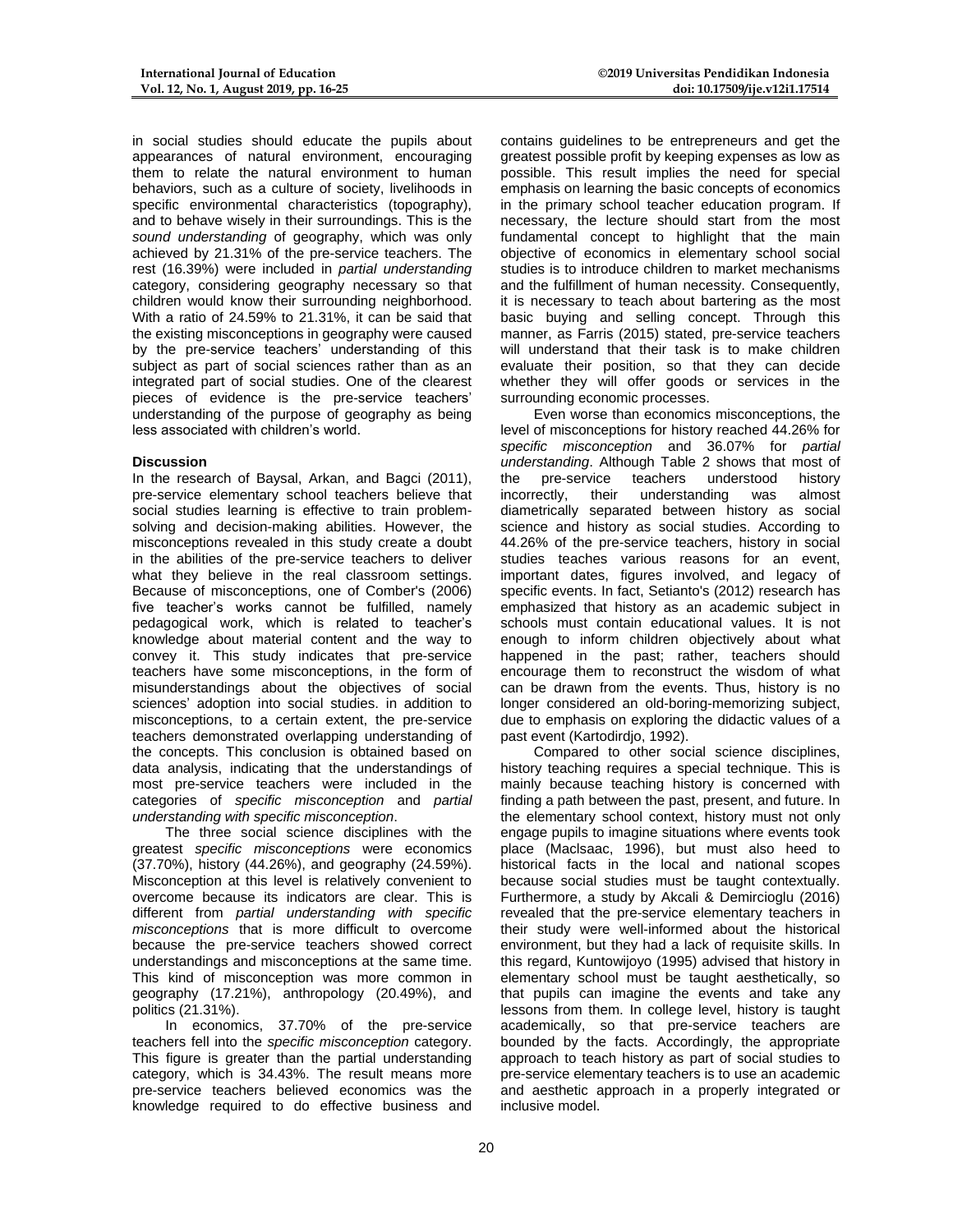In order to avoid misconceptions about teaching history, some alternatives based on the Vygotsky's (1978) constructivist theory paradigm must be introduced to pre-service teachers. This theoretical framework is important to facilitate pre-service teachers' understanding built from their intellectual experience about the past, present, and new socially mediated knowledge (Vygotsky's Zone of Proximal Development). One alternative strategy is the "firstperson presentation" by Morris (2009), where history is taught in specific themes according to the abilities and cognitive development stage of each grade. In this way, pre-service teachers will avoid misconceptions because the method is focused on making pre-service teachers aware of their existence in the passage of time; they are the product of past events (Arnold, 2000), who live in the present, will determine the future and, in turn, will also be history.

However, this study also confirms previous research finding that the biggest challenge is not misunderstanding about history but geography. A study in the United States from 1994 to 2001 revealed a correct understanding of geography teaching was low (below 5%) and tended to decrease (Zarrillo, 2011). Likewise, in the research of Pinar & Akdag (2012), instead of being able to distinguish between geography as part of social studies and geography as social sciences, pre-service teachers misunderstood the beginning concepts, such as wind, climate, temperature, precipitation, and maps. Consequently, they did not understand, for instance, the relationship of climate to economic activities and cultural practices (Brophy & Alleman, 2006). This study, then, further confirms that the misunderstanding found by Brophy & Alleman (2006) is categorized as *specific misconception*, where the physical characteristics of the earth are seen as the only object of geography.

In addition to *specific misconception* (24.59%), this study detected *partial understanding with specific misconception* (17.21%), where the pre-service teachers understood the purpose of geography in social studies as being limited to territoriality and layout of an object. This means that pupils will spend more time doing map-reading, whereas not all pupils may be considered ready for it. This mismatch between pupils' readiness and the method will be a problem (Brophy & Alleman, 2009). To address this problem, the great child psychologist, Jean Piaget, has investigated children's readiness in reading maps. In his discovery, children go through three phases to see things from different perspectives before they can read maps properly (Piaget & Inhelder, 1969). The first phase is topographical stage (the child cannot determine the direction), and then s/he will pass the projective stage (s/he can define the location and relate it to his/her position). The last one is the ability commonly achieved by children aged 10-12 years, which Piaget calls Euclidean stage, where the child already has an accurate perception of spatial relationships.

Euclidean stage is the best time to introduce pupils to the environment and their relationship with it. This is because the phase occurs right after early grades of social studies which only allow for limited sociology: about child his self, family, and neighborhood (Field, Bauml, LeCompte, & Alleman, 2009). This sequence must be understood by preservice teachers who have *partial understanding with specific misconception*, so that their understanding will be consistent with the nature of geography as part of social studies, namely human interactions with their environment and, as result, how both (human and place) experience the changing (Gersmehl, 2005).

In general, misconceptions about economics, history, geography, and other social studies are rarely revealed, because their rich-content characteristics make it difficult for lecturers to determine whether preservice teachers hold misconceptions or not (Hess, 2006). Karatekin's (2013) research has proven that too much and complex content often complicate students' understanding. In his research on sociology, it was found that pre-service teachers had more misunderstandings between "socialization" and "social institutions." The discovery of *specific misconception* (4.10%) and *partial understanding with specific misconception* (3.28%) in this study confirms Karatekin's (2013) research, and at once confirms Brophy & Alleman's (2009) research that misconceptions are more common in rich-content subjects. Although misconceptions in social studies, as argued by Hess (2006), are difficult to detect, they can be clearly seen in overlapping concepts between social studies and social sciences. This overlap then causes misconceptions between social studies and social sciences.

One of the clearest examples is Segal's (1990) research, which reveals the causes of misconceptions between the concepts of social studies and social sciences were more dominated by academic background and the inability of pre-service teachers to grasp the material context. In other words, failure to understand academic subjects is caused by the inability to generalize meaning (Tovani, 2000). Thus, according to Macbeath (2014), such misconceptions will transform into myths and heresy in educational activity.

Vygotsky's sociocultural learning theory has clearly explained this phenomenon. Personal preferences and past experiences with others will shape one's cognitive structure. They tend to intervene with intellectual experience in shaping new knowledge (Crain, 2014; Ormrod, 2016). For example, pre-service teachers who graduate from an economic school will see the purpose of economics as the subject which teaches children to capitalize on available resources. Likewise, pre-service teachers who used to be active in school organizations will assume that politics is needed because pupils would be a political actor (to vote or be voted). In this case, pre-service teachers skip the main goal of politics content in social studies, which is to internalize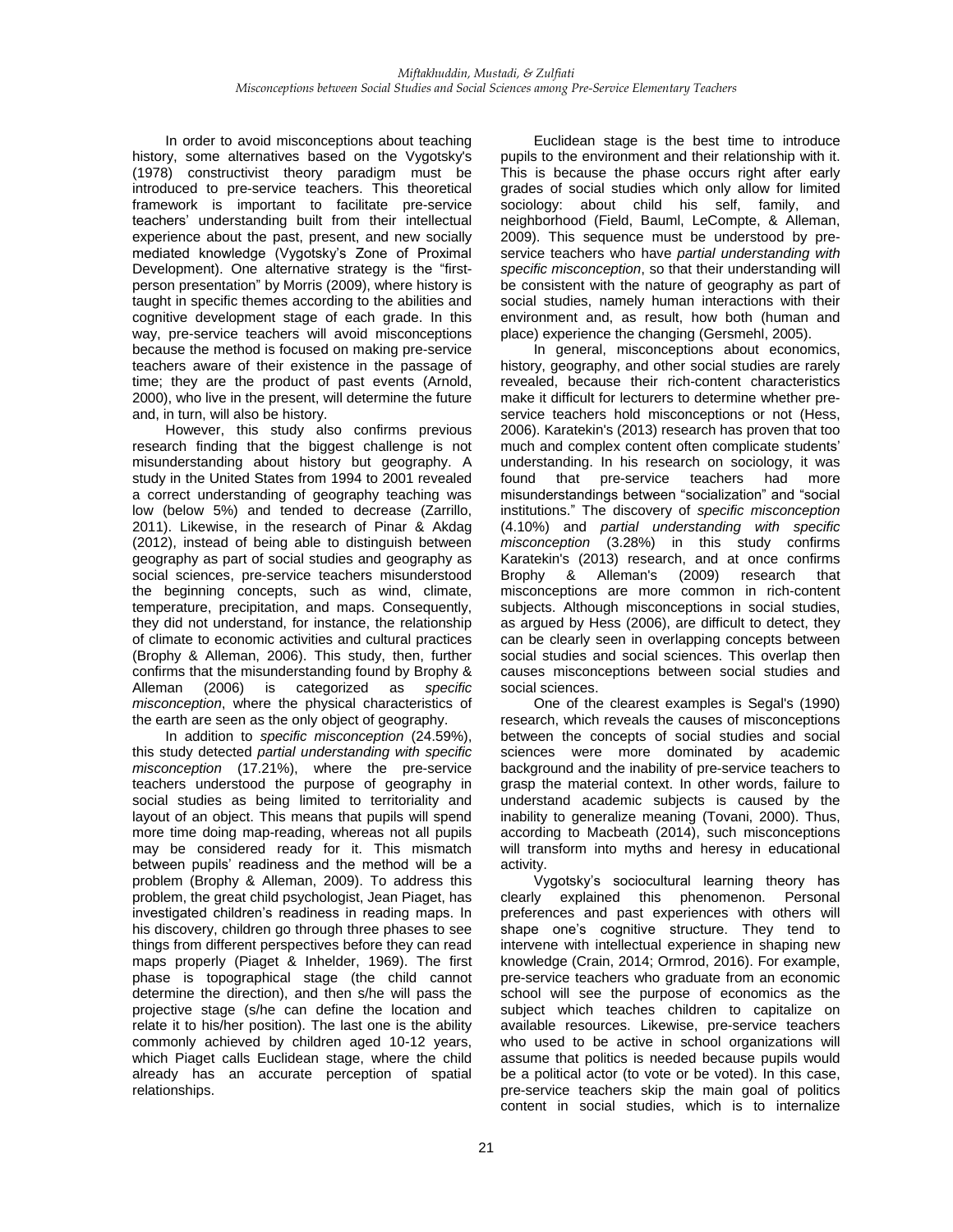"essential politic" so that children will become good and democratic citizens (Boyle-baise & Zevin, 2009). Furthermore, political practices in elementary school do not go as far as general elections, even though there is class leader election. The aim of politics in elementary school is to provide more space for "essential politic" than "practical politic" (Obenchain & Pennington, 2015). The orientation is limited to the attitude of respecting different opinions, perspectives, and everyone's rights and obligations. Thus, children will learn that everyone is equal (Wade, 2007).

Brophy & Alleman (2009) realized that elementary school teachers are not confident in teaching politics because they believe that their pupils are not interested in the subject. It is true that pupils will not respond well to abstract theories about governance and policies. The inability to simplify this material is one of the misconception indicators. Therefore, Brophy & Alleman (2009) suggest to develop learning based on principal ideas; people need the government to provide essentials that are too big, complicated, or expensive to provide by themselves. These needs include national security, health services, schools, transportation infrastructure, police protections from the crime, and many others. This concept helps children to understand why government is needed and what the government do for society, including tax collection which is eventually used for common good.

Indeed, rich-content social studies need to be organized and presented with a primary emphasis on preparing for life in general and shaping citizenship attitudes in particular. Especially for Indonesia as a multicultural nation, anthropology must be integrated with other social science disciplines in social studies subject. The finding of 20.49% *partial understanding with specific misconception* in this study indicates the magnitude of the errors in the understanding of preservice elementary teachers about anthropology. Its long-term impact, according to Barret & Buchanan-Barrow (2005), is not just ethnocentrism, but also cultural chauvinism (depicting unfamiliar customs as funny, weird, odd, etc.).

This study, after all, confirms Kilinç's (2014) and Goodman & Adler's (2012) research that pre-service elementary teachers have a different but uneven understanding of the three traditions in Social Studies: citizenship transmission, social science, and reflective inquiry (Barr, Barth, & Shermis, 1977). In Kilinç's (2014) findings, pre-service teachers understand social studies more in terms of reflective inquiry (social studies to solve the problem). Similarly, in this study, most pre-service teachers (mean=24.45%) were included in *partial understanding* category. As for the findings of Goodman & Adler (2012), a small percentage of pre-service teachers have misconceptions about the aims of social studies for elementary school-aged children. Some pre-service and in-service teachers assume that social studies is a non-subject and concerned with human relations, while most of them assume that social studies is

school knowledge, integrative core of the elementary curriculum and education for social action. Likewise, in this study, it was found that only 11.20% of pre-service teachers belonged to the category of *partial understanding with specific misconception*.

However, on the other hand, this study disconfirms the research results of Hawe, Browne, Siteine, & Tuck (2010), who found that pre-service elementary teachers stood in a neutral position in facilitating pupils' knowledge about social studies. This means there are neither misunderstanding nor trends in any scope (social studies and social sciences). Thus, pre-service teachers should master the concepts of their subjects adequately, supported by the ability to select appropriate sources and teaching strategies (Maxim, 1987). One of the most recommended solutions is the use of controversial issues in the closest social environment of pupils as a source and main learning materials (Maynes & Straub, 2012).

# **CONCLUSIONS**

Most of the misconceptions were in the *partial understanding* category (mean=24.45%). That is to say, the pre-service teachers were closer to the right understanding than the wrong one. The overlapping understanding can then be concluded to be more inclined to good understanding (24.45% for *partial understanding*, and 15.85% for *sound understanding*). On the other hand, *specific misconception* was only at the level of 20.08% and *partial understanding with specific misconception* 11.20%. The rest 22.81% and 5.60% belonged to the *no understanding* category and *no response* category, respectively. These last two categories cannot be analyzed since they did not show any misconceptions of the pre-service teachers between social studies and social sciences.

This study revealed that the disciplines that caused the most misconceptions were economics (37.70%), geography (24.59%), and history (44.26%). However, the hardest tasks lie in rectifying the misconceptions of geography, anthropology, and politics. This is because the three disciplines had the greatest frequency in *partial understanding with specific misconception* category. This percentage underscores the need for an emphasis on those disciplines in the course of Basic Social Studies offered in elementary school teacher education program. Politics and sociology also need to be reinforced, but not as urgent as anthropology because the misconceptions only scored 4.10% and 9.84%, respectively. The treatment for anthropology misconceptions should refer to ideas about multiculturalism and cultural diversity, particularly due to the 20.49% of pre-service teachers with *partial understanding with specific misconception*. This concept is necessary to prevent pupils and pre-service teachers from ethnocentrism and chauvinism.

As the nature of survey design, this study reveals what, who, how much, and at what level the misconceptions were. This study cannot explain *why*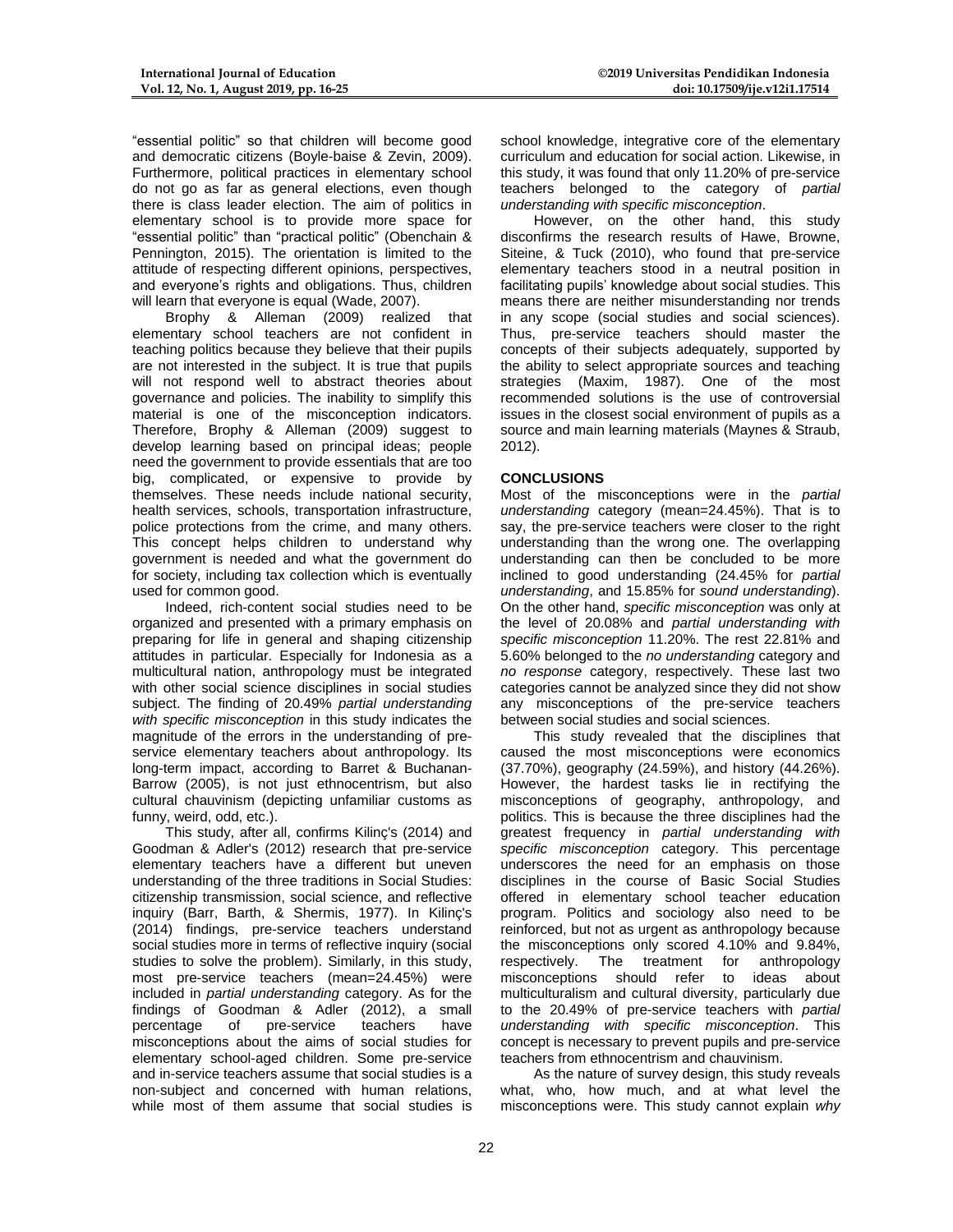and *how* misconceptions occur. This is the limitation of this study that hopefully can be addressed by future research.

## **Acknowledgment**

We express our gratitude to Dr. Anwar Senen for his guidance in the Social Studies course that has motivated us to conduct a study on the misconceptions between social studies and social sciences among pre-service elementary school teachers in educational universities.

# **REFERENCES**

- Abraham, M. R., Grzybowski, E. B., Renner, J. W., & Marek, E. A. (1992). Understandings and misunderstandings of eighth graders of five chemistry concepts found in textbooks. *Journal of Research in Science Teaching*, *29*(2), 105– 120. https://doi.org/10.1002/tea.3660290203
- AD-PGSD. (2015). *Capaian pembelajaran: program pendidikan guru sekolah dasar, program pendidikan profesi guru SD, program magister pendidikan dasar, program doktor pendidikan dasar.* Asosiasi Dosen PGSD Indonesia.
- Aiken, L. R. (1985). Three coefficients for analyzing the reliability and validity of ratings. *Educational and Psychological Measurement*, *45*, 131–142.
- Akcali, A. A., & Demircioglu, I. H. (2016). Opinions of pre-service social studies teachers about using historical environment. *International Electronic Journal of Elementary Education*, *9*(1), 39–58.
- Arnold, J. H. (2000). *History: A very short introduction*. Oxford: Oxford University Press. https://doi.org/10.1093/actrade/9780192853523. 001.0001
- Barr, R. D., Barth, J. L., & Shermis, S. A. (1977). *Defining the social studies*. Silver Spring: National Council for the Social Studies.
- Barret, M., & Buchanan-Barrow, E. (2005). *Children's understanding of society*. New York: Psychology Press.
- Barton, K. C., & James, J. H. (2010). Religion in history and social studies. *Perspectives: Newsmagazine of the American Historical Association*, *48*(5), 50–51.
- Baysal, Z. N., Arkan, K., & Bagci, M. S. (2011). Elementary school teacher candidates' opinions on the social studies program regarding its suitability to train problem solving and decision making abilities. *Elementary Education Online*, *10*(2), 539–549.
- Beal, C., & Bolick, C. M. (2013). *Teaching social studies in middle and secondary schools* (6th ed.). Boston: Pearson Education.
- Boyle-baise, M., & Zevin, J. (2009). *Young citizens of the world: Teaching elementary social studies through civic engagement*. New York: Routledge.
- Brophy, J., & Alleman, J. (2006). *Children's thinking about cultural universals*. Mahwah, NJ: Erlbaum.
- Brophy, J., & Alleman, J. (2009). Meaningful social

studies for elementary students. *Teacher and Teaching: Theory and Practice*, *15*(3), 357–376. https://doi.org/10.1080/13540600903056700

- Çelikler, D., & Aksan, Z. (2014). Determination of knowledge and misconceptions of pre-service elementary science teachers about the greenhouse effect by drawing. *Procedia - Social and Behavioral Sciences*, *136*, 452–456. https://doi.org/10.1016/j.sbspro.2014.05.355
- Comber, B. (2006). Pedagogy as work: Educating the next generation of literacy teachers. *Pedagogies: An International Journal*, *1*(1), 59– 67.

https://doi.org/10.1207/s15544818ped0101\_9

- Crain, W. (2014). *Theories of development: Concepts and applications* (6th ed.). Edinburgh: Pearson Education.
- Creswell, J. W. (2012). *Educational research: Planning, conducting, and evaluating guantitative and Educational Research* (4th ed., Vol. 4). New Jersey: Pearson Education. https://doi.org/10.1017/CBO9781107415324.004
- Douglass, M. P. (1967). *Social studies: From theory to practice in elementary education*. New York: Lippincott Company.
- Ellis, A. K. (1998). *Teaching and learning elementary social studies* (6th ed.). Needham Heights: Allyn and Bacon.
- Ersoy, A. F. (2010). Social studies teacher candidates' views on the controversial issues incorporated into their courses in Turkey. *Teaching and Teacher Education*, *26*(2), 323–334. https://doi.org/10.1016/j.tate.2009.09.015
- Farris, P. J. (2015). *Elementary and middle school social studies* (7th ed.). Long Grove, Illinois: Waveland Press.
- Field, S. L., Bauml, M., LeCompte, K., & Alleman, J. (2009). Mexico, our closest neighbor: Three elementary teachers' perspectives. *The Social Studies*, *100*(6), 37–41. https://doi.org/10.1080/00377990903340385
- Gersmehl, P. (2005). *Teaching geography*. New York: Guilford Press.
- Goodman, J., & Adler, S. (2012). Becoming an elementary social studies teacher: A study of perspectives. *Theory & Research in Social Education*, *13*(2), 37–41. https://doi.org/10.1080/00933104.1985.1050549 6
- Gufron, A., Budiningsih, C. A., & Hidayati. (2017). Developing instructional model based on cultural values of yogyakarta at primary school. *Cakrawala Pendidikan*, *37*(2), 309–319.
- Hartoonian, H. M. (2010). The social studies and project 2061: An opportunity for harmony. *The Social Studies*, *83*(4), 160–163. https://doi.org/10.1080/00377996.1992.9956224
- Hawe, E. M., Browne, I., Siteine, A., & Tuck, B. (2010). Beliefs of experienced and student teachers about the nature and purpose of social studies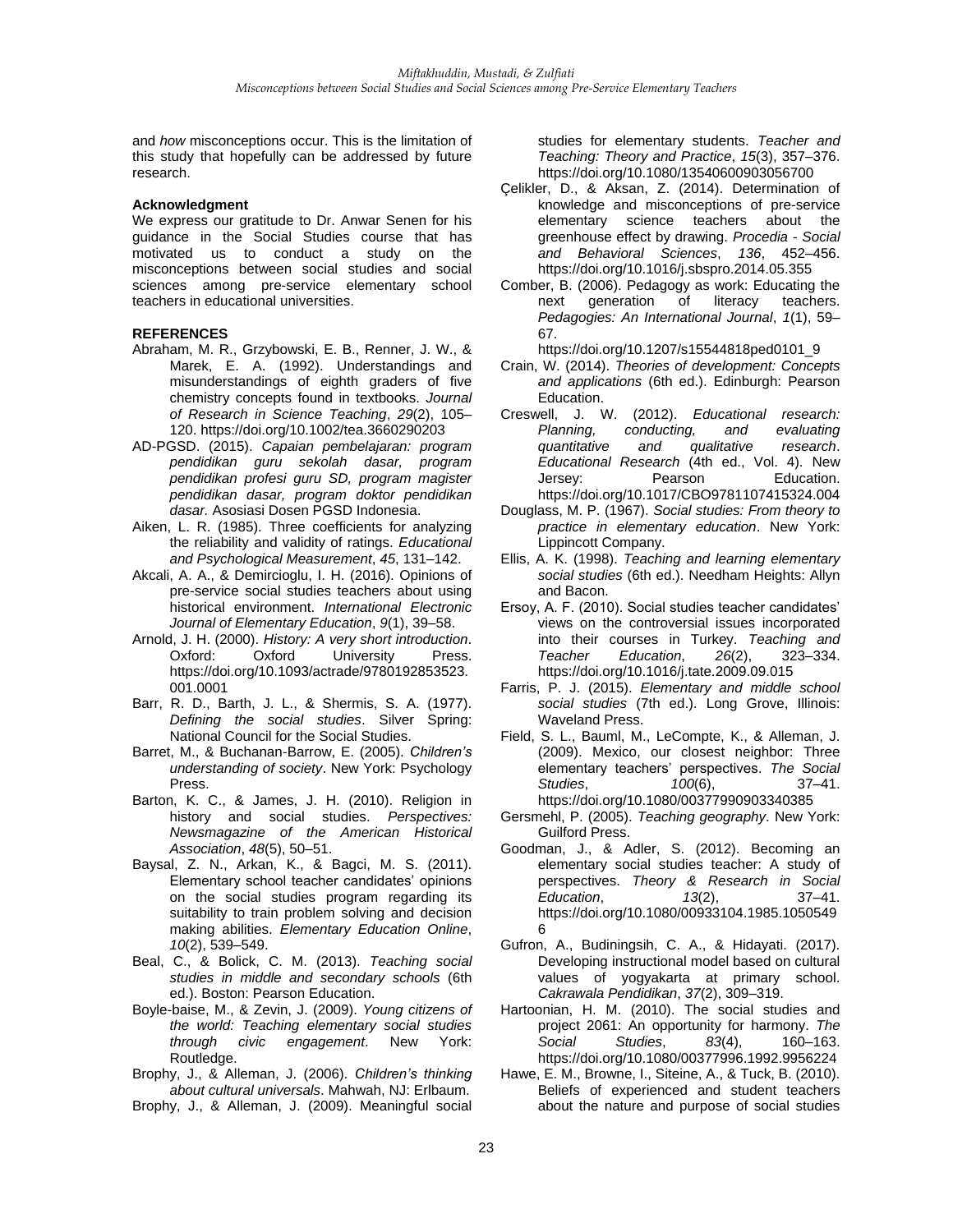**©2019 Universitas Pendidikan Indonesia doi: 10.17509/ije.v12i1.17514**

education in New Zealand elementary schools. *Asia Pacific Journal of Education*, *30*(3), 37–41. https://doi.org/10.1080/02188791.2010.495842

- Hess, D. E. (2006). Identifying and teaching against misconceptions: Six common mistakes about the supreme court. *Social Educ*, *70*(6), 337–342.
- Jarolimek, J. (1986). *Social studies in elementary education* (7th ed.). New York: The Macmillan Company.
- Karatekin, K. (2013). Social studies student teachers' levels of understanding sociology concepts within social studies curriculum. *Educational Research and Review*, *8*(4), 144–153.
- Kartodirdjo, S. (1992). *Pendekatan ilmu sosial dalam metodologi sejarah*. Jakarta: Gramedia Pustaka Utama.
- Keçe, M. (2014). Problems related to the teaching of social studies and suggestions for solution: Teachers' opinion based on a qualitative research. *Procedia - Social and Behavioral*   $Science$ <sub>5</sub>, https://doi.org/10.1016/j.sbspro.2014.01.1359
- Keles, Ö., Erta, H., Uzun, N., & Cans, M. (2010). The understanding levels of preservice teachers ' of basic science concepts' measurement units and devices, their misconceptions and its causes. *Procedia - Social and Behavioral Sciences*, *9*, 390–394.

https://doi.org/10.1016/j.sbspro.2010.12.170

- Kilinç, E. (2014). Pre-service social studies teachers' understandings about the nature of the social studies. *International Electronic Journal of Elementary Education*, *6*(3), 415–426.
- Kohlberg, L., & Hersh, R. H. (1977). Moral development: A review of the theory. *Theory into Practice*, *16*(2), https://doi.org/10.2307/1475172
- Kuntowijoyo. (1995). *Pengantar ilmu sejarah*. Yogyakarta: Yayasan Bentang Budaya.
- Macbeath, J. (2014). *Education and schooling: Myth, heresy and misconception*. Third Avenue, NY: Routledge.
- Maclsaac, T. (1996). From Collingwood Teaching. *Teaching History*, *84*, 15–18.
- Maxim, G. W. (1987). *Social studies and the elementary school child*. Columbus: Merrill Publishing.
- Maynes, N., & Straub, J. (2012). *Social studies: Innovative Approaches for Teachers*. Toronto: Pearson.
- Moedjanto, G. (2003). Social sciences dan social studies. Retrieved March 5, 2019, from perpustakaan.bappenas.go.id
- Morris, R. V. (2009). *Bringing history to life: Firstperson historical presentations in elementary and middle school classroom*. Toronto: Rowman & Littlefield Education.
- NCSS. (1984). *Task force on scope and sequence: In search of a scope and sequence for social studies*. Washington DC: National Council for the Social Studies.
- NCSS. (1989). *In search of a scope and sequence for social studies: Report fo the national council of the social studies task force on scope and sequence*. Washington DC: National Council for the Social Studies.
- NCSS. (2008). *A vision of powerful teaching and learning in the social studies: Building social understanding and civic efficacy. A position statement*. Washington DC: National Council for the Social Studies.
- NCSS. (2010). *National curriculum standards for social studies : Executive summary*. Washington DC: National Council for the Social Studies.
- Obenchain, K. M., & Pennington, J. L. (2015). *Educating for critical democratic literacy: Integrating social studies and literacy in the elementary classroom*. New York: Routledge.
- Oliva, P. F. (2009). *Developing the curriculum* (7th ed.). Boston: Pearson Education.
- Ormrod, J. E. (2012). *Human Learning* (6th ed.). New Jersey: Pearson Education.
- Ormrod, J. E. (2016). *Human learning* (7th ed.). Boston: Pearson Education.
- Parker, W. C. (2010). *Social studies today: research and practice*. New York: Routledge.
- Piaget, J., & Inhelder, B. (1969). *The psychology of the child (Translated by H. Weaver)*. New York: Basic Books.
- Pinar, A., & Akdag, H. (2012). Social studies teacher trainees' comprehension level of climate, wind, temperature, precipitation, erosion, ecology, and map concepts. *Elementary Education Online*, *11*(2), 530–542.
- Rodgers, A. (2011). Redesign and professionalizing teacher education by piloting alternatives to<br>traditional supervision: Addressing the traditional supervision: Addressing challenges of the Indonesian context. *International Journal of Education*, *5*(2), 121– 133. https://doi.org/10.17509/ije.v5i2.5277
- Seefeldt, C., Castle, S., & Falconer, R. C. (2014). *Social studies for the preschool/primary child* (9th ed.). Boston: Pearson Education.
- Segal, R. A. (1990). Misconceptions of the social sciences. *Zygon*, *25*(3), 263–278.
- Setianto, Y. (2012). The dicotomy between value-free and educational value in history learning. *Jurnal Pendidikan Dan Kebudayaan*, *18*(4), 477–488.
- Sim, J. B., Chua, S., & Krishnasamy, M. (2017). "Riding the citizenship wagon": Citizenship conceptions of social studies teachers in Singapore. *Teaching and Teacher Education*, *63*, 92–102. https://doi.org/10.1016/j.tate.2016.12.002
- Sukmadinata, N. S., & Alexon. (2012). The development of culture-based integrated learning model to improve students' appreciation on local culture. *International Journal of Education*, *6*(2), 129–142. https://doi.org/10.17509/ije.v6i2.5298
- Sulthon, M., & Tasnim, Z. (2012). Quality improvement fo PPL output for PGSD students through a